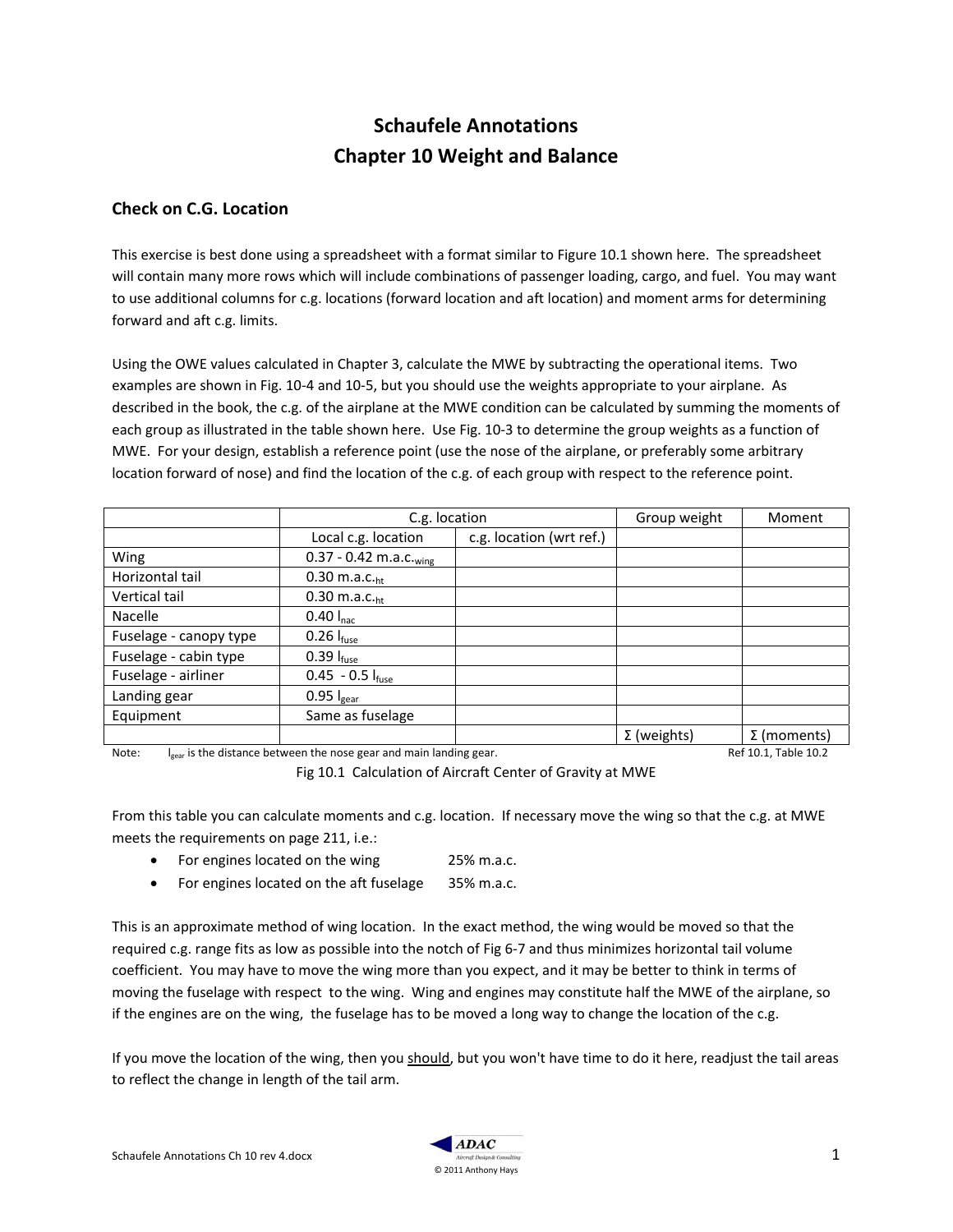Now inspect Fig. 10-8, and remember that this applies to the DC-9 with engines at the rear. Add the operational weights back in to get to OWE. If engines are mounted on the wing the c.g. travel from MWE to OWE will be small, so you may assume that the OWE is located at the same % m.a.c. as MWE. If the engines are at the rear, the OWE will be forward of the MWE by 3 - 4% m.a.c.

Now add reserve fuel (which you know from your mission calculations). If the engines are on the wing, you can assume reserve fuel is in the outer wing tanks, which may move the c.g. aft about 3 - 4% m.a.c. If the engines are at the rear you will want reserve fuel to move the c.g. as far forward as possible, so assume that reserve fuel is in the inboard tanks. This will take you to the bottom of the first "potato" of the potato plot.

The following steps apply only to Fig. 10-8. Your schedule will probably be different. The DC-9 has five seats per row, with two seats on the left side (looking forward) of the aisle and three on the right. Fig. 10-8 refers to adding cabin crew in addition to passengers. This is not correct. Cabin crew are a component of the operational items (see Fig. 10-4 or 10-5) and were therefore added when adding weight to MWE to reach OWE.

- Fill all the window seats on both side of the airplane for the aft half of the airplane only. This will take you to the right hand side (RHS) of the first potato.
- Now fill the remainder (the forward half) of the window seats. This will now take you to the top of the first potato.
- With all the window seats filled, fill all the aisle seats on the aft half of the airplane only. This will take you to the RHS of the second potato.
- Now fill the remainder of the all the aisle seats. This will take you to the top of the second potato.
- Fill the aft half of the middle seats. Since there is only one middle seat per row on the DC-9, the potato is only half the size of the other two potatoes. This takes you to the RHS of the top potato.
- Fill the remainder of the middle seats. This takes you to the top of the top potato, and the airplane should have all the seats filled.
- Empty all the seats, and then repeat the exercise, this time filling the forward half of the airplane first. This will give you the shape of the left hand side of each potato.

For a 747 with ten seats per row (ABC/DEFG/HJK), fill seats AK first, then HC, then DG, then BJ, then EF (there is no seat "I" so that passengers will not be confused with Row 1 and try to sit in first class). For other airplane configurations, use a similar loading logic. If the engines are located on the wing, the potatoes will stack almost vertically.

All airliners, but not business jets, will have the capability of carrying cargo in the hold under the passenger floor in addition to the passengers' checked bags. Cargo capacity will typically be of the order of 50% of the passenger capacity (see Fig. 15-1) but may be almost 100% of the passenger capacity, as for example the 767-300ER or 767- 400ER. When the airplane is operated at less than the design range, cargo revenue is a significant source of income to the airline. Cargo capacity is a function of how many containers (Fig. 5-16) can be fitted into the cargo hold and average container payload density, and is beyond the scope of this exercise. Assume therefore that another 50% of the payload (pax plus baggage) can be carried as cargo.

- From the most adverse passenger aft c.g. loading condition, add cargo from the aft end going forward. This will give you the most adverse aft loading.
- From the most adverse passenger forward c.g. loading condition, add cargo from the forward end going aft. This will give you the most adverse forward loading.

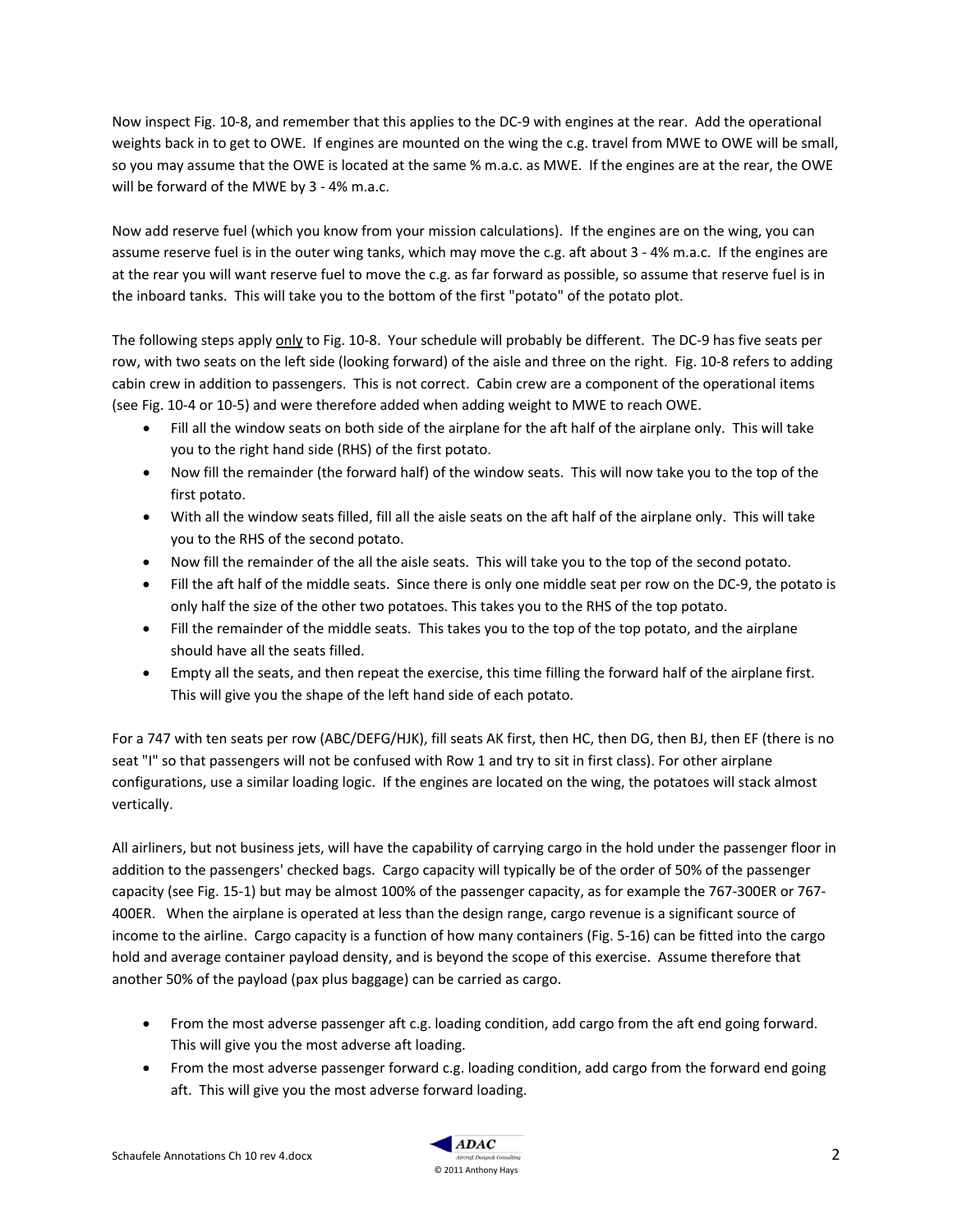The addition of cargo weights will bring the weight on the loading diagram up to the end of mission weight (pax plus cargo plus reserve fuel) for a mission operating at the space-limited payload. The spacelimited range (Fig. 15-2) is less than the design range.

In practice, the airplane will have loading combinations of fuel and cargo for a constant MTOGW. However, we will assume that no cargo is on board when mission fuel is added. Assume two tanks per side of equal volume. Estimate the total wing fuel tank volume by calculating the volume between the front and rear spars from the side of body to 85% of the span, and then assume fuel occupies 92% of the gross volume. Each side normally has two tanks, inboard and outboard. Assume they are of equal volume. Jet A has a density of about 50.4 lb/ft<sup>3</sup>. If the mission fuel does not fit into the wing tanks, the remainder will have to have to go into the center wing box. The c.g. of each tank may be estimated using the following equation taken from Ref 10.2:



Figure 10.2 Estimate of Fuel Tank Center of Gravity

A more accurate method of estimation of fuel tank volume is given in the annotations to Chapter 15.

- From the top of the top potato, add mission fuel, first to the outer (most aft tanks), then the inner tanks.
- This will bring you up to MTOGW for a configuration operating at the design range.
- Draw an envelope around the c.g. travel that is vertical up to the end of mission weight, then merges to have about a 10% c.g. travel limit at MTOGW.

In practice, airplane loading may be limited to avoid extreme c.g. travel. For example a business jet with aftmounted engines may have to have bags loaded in the forward baggage compartment first. The pilot is responsible for checking weight and balance (Ref. 10.3).

In addition, aircraft may have slightly different c.g. limits for flight and ground operations. The ground operation aft c.g. limit may be determined by tip-up or by having sufficient load on the nose gear for adequate steering control.

## References

- 10.1 Roskam, J., "Airplane Design Part II: Configuration Design", Roskam Aviation and Engineering Corp, 1985
- 10.2 Roskam, J., "Airplane Design Part V: Component Weight Estimation", Roskam Aviation and Engineering Corp, 1985